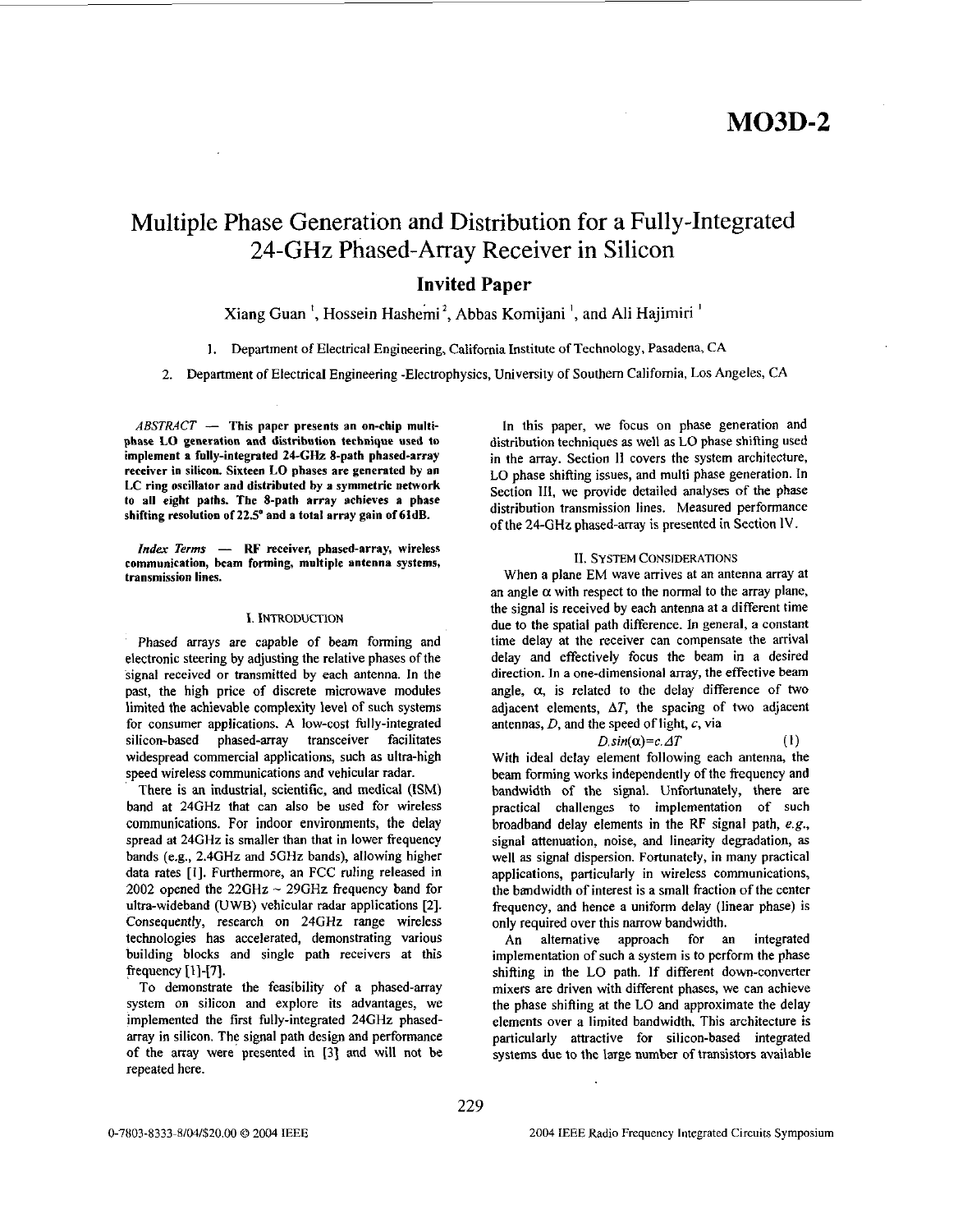and the possibility of accurate multiple phase generation and distribution.

An important question is the impact of phase shifting on signal integrity. Figure 1 shows the simulated eyediagrams of the received signal (without noise) for an **8**  path phased-array receiver at bit rates of 4Gb/s and 8Gbis at two different incident angles **(45"** and **90"** with respect to normal) using a **QfSK** binary-coded complex modulation scheme with a carrier frequency of **24GHz.'**  The inter-symbolic interference **(ISI)** is a function of signal's angle of arrival and the pulse shaping used. In this example, a square-root raised cosine filter with a roll-off factor, β, of 0.5 is used at both transmitter and receiver for pulse shaping. A  $\beta$  of 0.5 corresponds to a spectrum-efficiency of 1.33 bits/s/Hz.



As can **be** seen from Figure **1,** for a carrier of **24GHz,**  even for bit rates as high as 8Gb/s and an incidence angle of **90"** (worst case), the eye remains open and the signal integrity is maintained without additional equalization. This shows the LO phase shifting approach **to be** a viable solution for wideband wireless communications **at 24GHz.** Of course, there is a gradual degradation of the eye integrity **as** the signal bandwidth continues to increase.

Figure **2** shows the top level block diagram of the **24GHz** phased-may receiver. **In** our implementation, the multiple phases necessary for LO phase shifting are generated by an LC ring oscillator. It consists of 8 differential CMOS amplifiers with tuned LC loads connected in a ring, **as** shown in Figure 3. The VCO operates at **19.2GHz** and generates **16** phases with identical interval of **22.5".** The VCO is phase locked to a reference of **75MHz** by a third-order integrated frequency synthesizer loop, **as** shown in Figure **2.** 

**A** symmetrical network is used to distribute all **16** LO phases to each receive path, where local phase selectors



Figure 2: Block diagram of the 8-path 24GHz phased-array receiver



Figure 3: Schematics of the LC ring VCO generating 16 phases

choose the appropriate phase. The phase setting for each path is controlled by on-chip registers programmable through a standard serial interface. The details of the phase distribution network are discussed in the following section.

#### **111. SYMMETRlC PHASE** DISTRIBUTION

It is essential that the 16 generated phases of the VCO are fed to each of the 8 phase-selectors in Figure **2** with equal amplitudes and delays. **A** symmetric binary tree structure, as shown in Figure  $4(a)$ , is used to distribute LO phases. Each path consists of **16** metal lines running in parallel, similar to Figure 4(b).

Due to the strong electromagnetic coupling between the closely spaced metal lines, the symmetry not only depends on the path length, but also on the phase arrangement within the bus. Several mechanisms, such **as** multi-mode excitation, coupling between nonadjacent lines, and boundary discontinuity of a finite array can cause phase and amplitude mismatches in the tree structures of Figure 4(a) and (b). To understand the multi-mode excitation, consider two identical lossless transmission lines  $T_1$  and  $T_2$  running in parallel and driven by two signal sources  $V_o$  and  $V_o e^{i\theta}$ , respectively. If  $\theta=0^{\circ}$  (even-mode excitation), the characteristic impedance of each line is given by,

$$
Z_{\text{even}} = \sqrt{\frac{l + l_m}{c}} \tag{2}
$$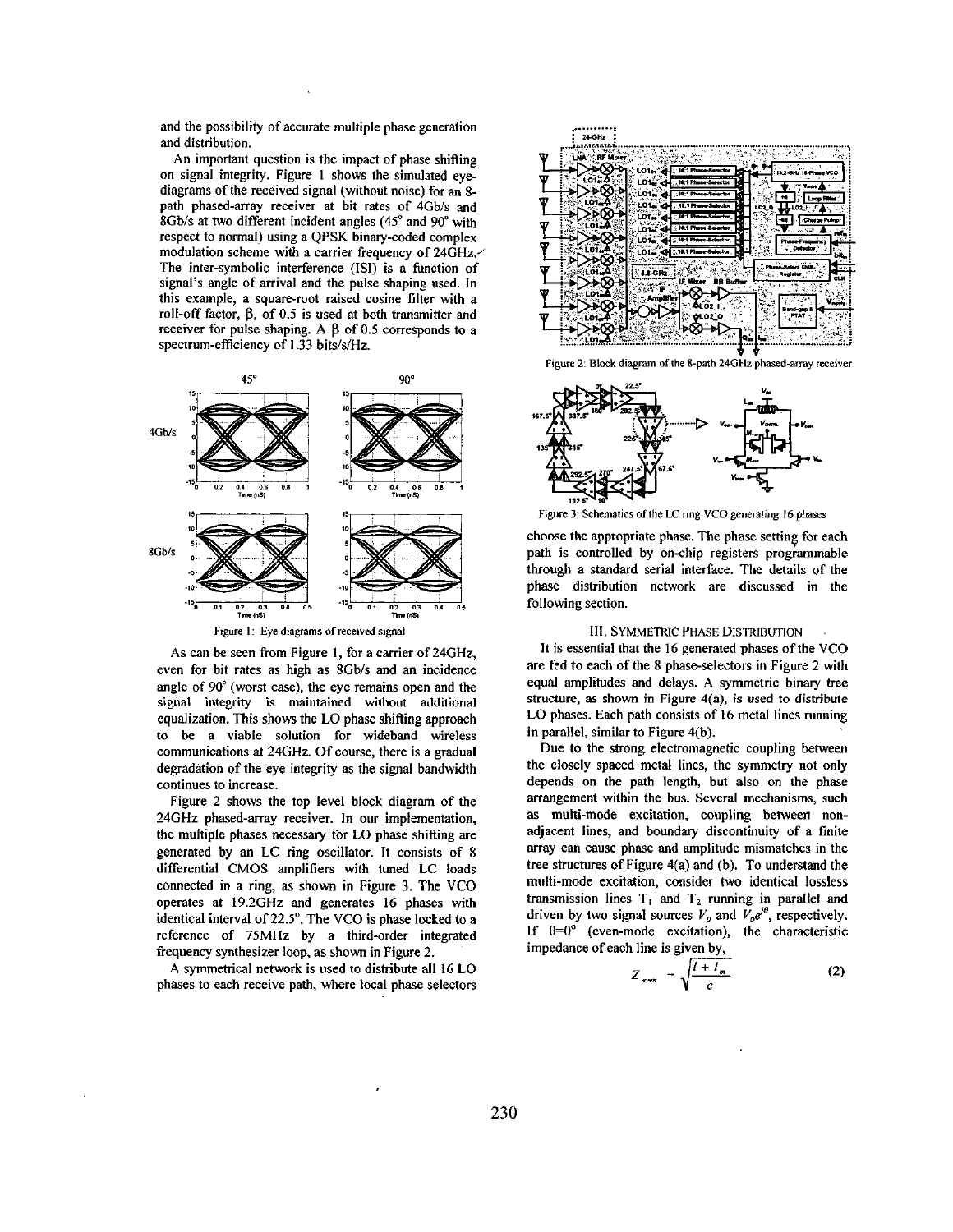

Figure 4: (a) LO phase distribution tree structure (b) Phased transmission line array (c) EM coupling inside the array **(d) Voul VI. Rr (e) Amplitude matching** (0 **Phase matching** 

where  $c, l, l_m$  are per-unit-length capacitance to ground, inductance and mutual inductance, respectively. **On** the other hand, if  $\theta = 180^\circ$  (odd-mode excitation), the characteristic impedance ofeach line is given by

$$
Z_{odd} = \sqrt{\frac{l - l_m}{c + 2c_m}}
$$
 (3)

where  $c_m$  is the per-unit-length coupling capacitance to the adjacent line. **In** general, the traveling wave can be considered **as** a linear combination of even-mode and odd-mode transmissions. Let  $Z_{ol}$  and  $Z_{o2}$  denote the characteristic impedances of  $T_1$  and  $T_2$ , respectively. The magnitude and phase of  $Z_{ol}$  and  $Z_{ol}$  are related to phase difference **8** by

$$
|Z_{ol}| = |Z_{ol}| = \frac{\sqrt{2}Z_{even}Z_{odd}}{\sqrt{Z_{odd}^2(1+\cos\theta) + Z_{even}^2(1-\cos\theta)}} \tag{4}
$$
  

$$
Z_{\sin\theta - Z_{off}} = \frac{Z_{off}}{\sin\theta - Z_{off}}
$$

$$
\angle Z_{ol} = -\mathcal{L}_{o2} = \arctan \frac{Z_{\text{even}} \sin \theta - Z_{\text{odd}} \sin \theta}{Z_{\text{odd}} (1 + \cos \theta) + Z_{\text{even}} (1 - \cos \theta)} \tag{5}
$$

It can be seen that  $Z_{ol}$  and  $Z_{ol}$  form a complex conjugate pair, which are equal only for  $=0^{\circ}$  or 180°.

Electromagnetic crosstalk between nonadjacent lines can cause phase and amplitude errors too [8]. EM simulations are performed on an array of **16** on-chip transmission lines, as shown in Figure 4(b). In our design, each line is 4µm thick, 5µm wide, 200µm long, with a 5pm edge-to-edge spacing. These lines are 12um above the silicon substrate. Figure 4(c) shows the extracted mutual inductance and coupling capacitance normalized to the inductance,  $l$ , and capacitance,  $c$ , respectively. It illustrates that although the capacitive coupling is negligible between nonadjacent lines, the magnetic coupling is significant and the mutual inductance decreases very slowly with the distance.

Figure 4(b) shows three different phase arrangements in a transmission line bus carrying multiple phases. If the array has infinite number of lines, arrangement **1**  provides the best symmetry, and the characteristic impedance is expressed **as:** 

$$
Z_o = \sqrt{\frac{l + 2\sum_{k=1}^{n} l_{mk} \cos k\theta}{c + 2\sum_{k=1}^{n} c_{mk} (1 - \cos k\theta)}}
$$
(6)

where  $I_{mk}$  and  $c_{mk}$  are the mutual inductance and coupling capacitance between two lines with phase difference of  $k\theta$  However, in a finite array, the discontinuity at the edge and the inductive crosstalk between nonadjacent lines can produce significant mismatch at the outputs of arrangement **1.** 

According to Ampere's law, placing differential phase pairs as shown in arrangements 2 and 3 can minimize magnetic coupling. If  $\theta$  is small,  $(\theta=22.5^{\circ})$  in this work) arrangement 3 bas better phase and amplitude matching characteristics than the other two. This is because in 3 the adjacent lines of two different pairs are closer in phase so that the capacitive coupling between them is minimized. For a small  $\theta$ , the characteristic impedance of the transmission lines in arrangement 3 can be approximated **by** the odd-mode impedance given by (3).

To compare these three proposed phase arrangements, the results of the EM simulations were employed in Agilent ADS. Each of the three arrays is driven by **16**  evenly-spaced phases of a **19.2GHz** sinusoid. The transmission lines see a resistance,  $R_s$ , at both input and output ports. Figure 4(d) illustrates the voltage at the output port of the central wire **as** a function of *Rs.* It verifies that using resistance values estimated by (6) and